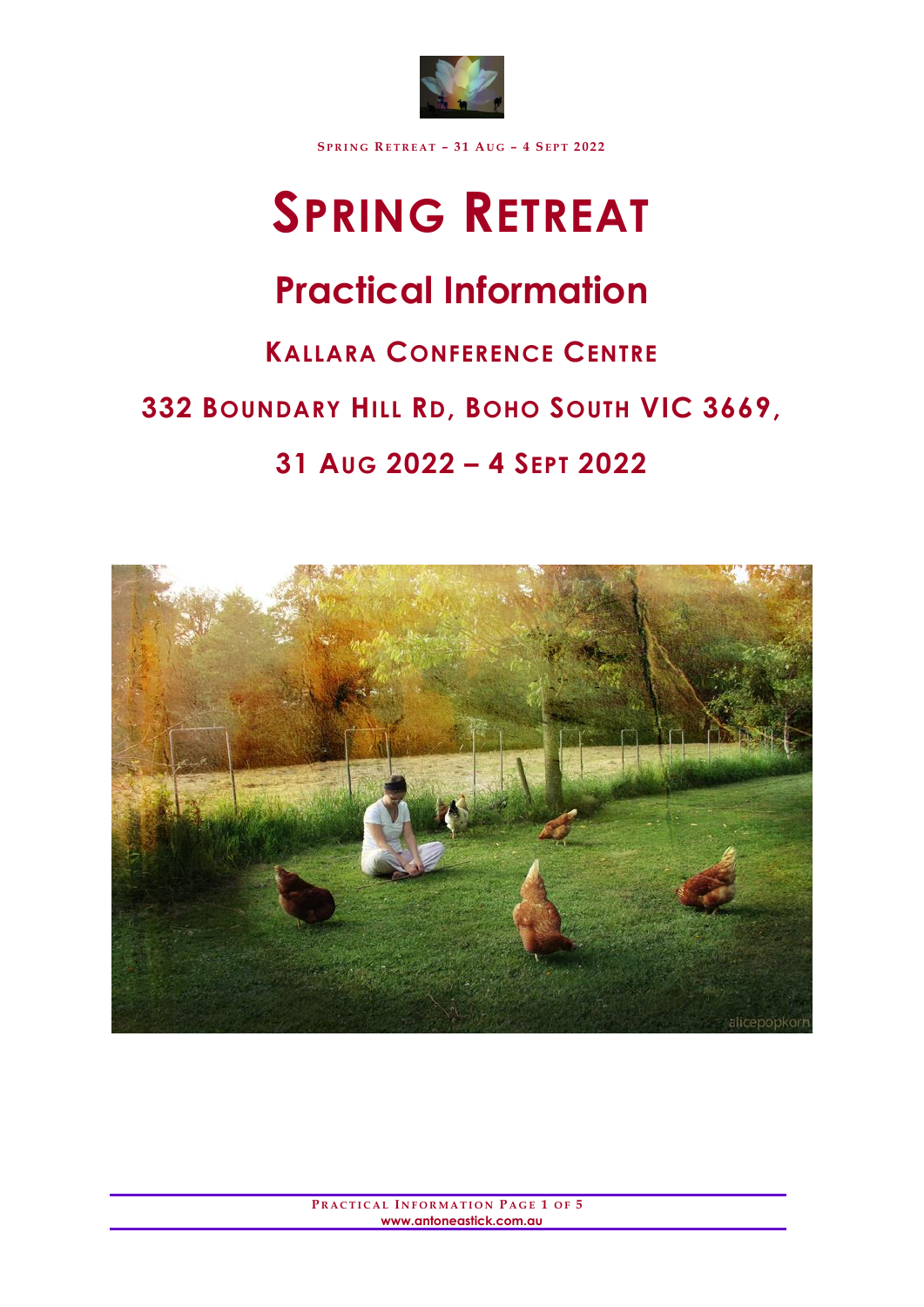

## **Retreat Address**

[332 Boundary Hill Rd, Boho South VIC 3669](https://goo.gl/maps/Z6a9wZxpVQ6fyR2b9) *Arrival* – 31st August at 4.30pm **Departure** – 4<sup>th</sup> September at midday

## **Accommodation**

Accommodation is provided in single rooms.

- You must bring all of your own bedding as Kallara only provides a bare mattress.
- All rooms use shared toilet and shower facilities.

## **Meals**

Three tasty and nutritionally balanced vegetarian meals are provided each day and included in the cost.

The retreat venue is smoke, alcohol and illicit drug free. The venue is situated in the country so there is plenty of space for smokers to partake well away from the retreat buildings.

## **Cancellations**

If for any reason you are unable to attend the retreat please inform us as early as possible, in case someone else may be able to participate.

## **Refund policy**

All bookings are subject to a non-refundable deposit of \$120. Please read the cancellation policy below before booking.

All refunds will be processed using the card you paid with. These are the conditions of cancellation that apply for this retreat.

- 1. Cancellation 20 Days before the retreat or with a positive PCR test: Full refund minus your deposit of \$120
- 2. Cancellation less than 20 Days before the Retreat start date, the cancellation fee will be the full retreat amount paid.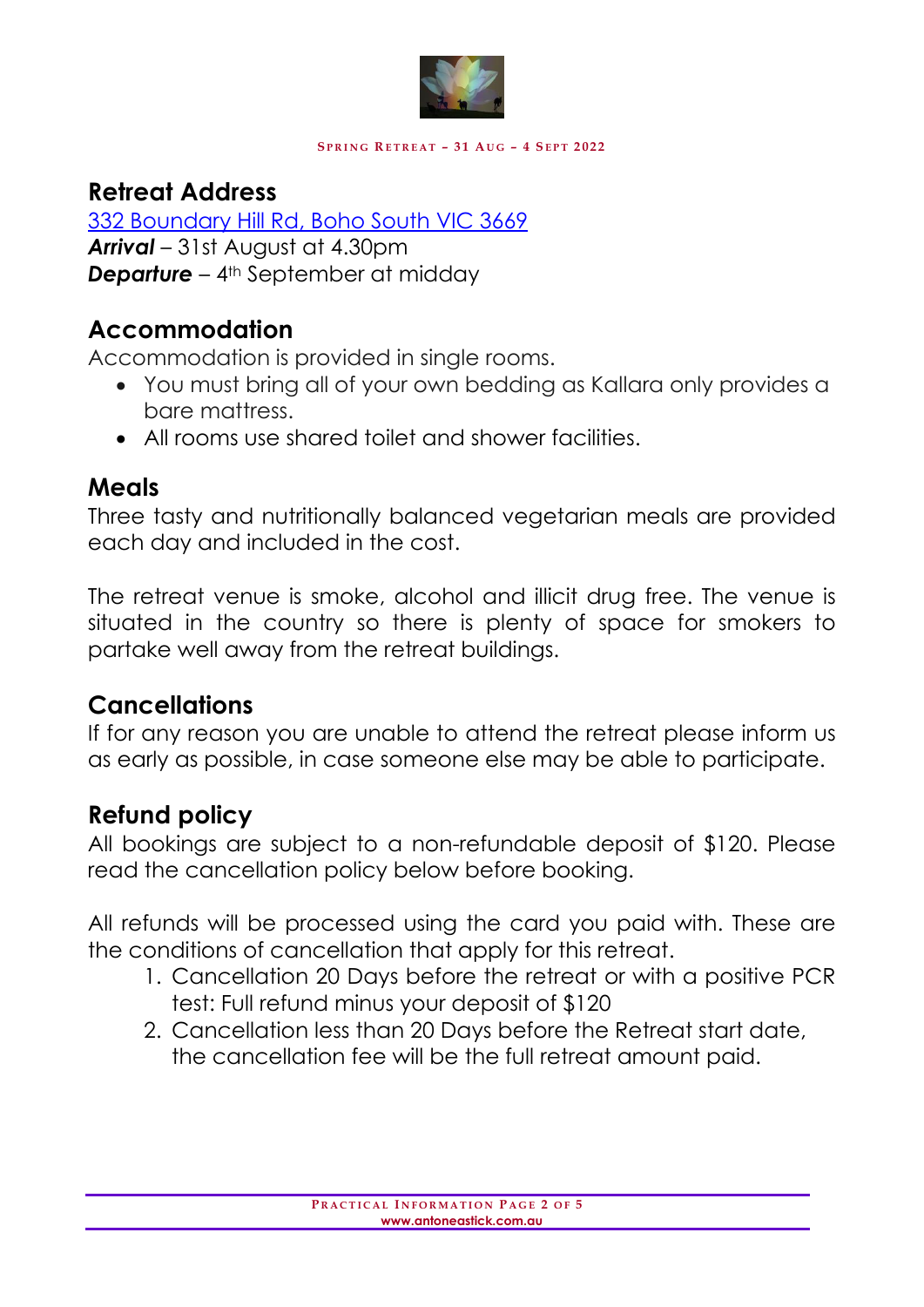

## **What to Bring**

Please be aware that Kallara is at high altitude and can be very cold at night, so ensure you bring plenty of warm clothing and bedding (more than you think you might need).

- Loose and comfortable clothing.
- Walking shoes.
- Have some extra clothes for colder weather.
- It can and probably will be very cold at night, even in late December. The rooms are not heated, you can bring a small heater or hot water bottle.
- Water bottle
- Shawl or blanket for the meditation hall. (Meditation cushions provided)
- Yoga Mat, yoga blankets or other props you may use
- Towel and toiletries
- A torch is a must.
- Sunscreen and Hat

## **Giving of service – The Work period.**

To keep the retreat costs down, we ask that everyone who comes to our retreats contributes approximately one hour of their time each day towards the running of the retreat. This may be anything from washing up, veggie chopping, cleaning or something else connected with running the retreat. We thank you in advance.

**DANA** ~ Dana is a Pali word. Pali was the language used in the area of India at the time The Buddha lived. **Dana** means the practice of generosity, giving or offering. Dana is a completely different way of relating to what is offered. Rather than a commercial transaction, Dana expresses the love and appreciation for what has been received. The daily rate you pay for the retreat covers only basic bills, food, organisational costs and airfares. No teacher receives any kind of salary. The Dana boxes that are put out at the end of each retreat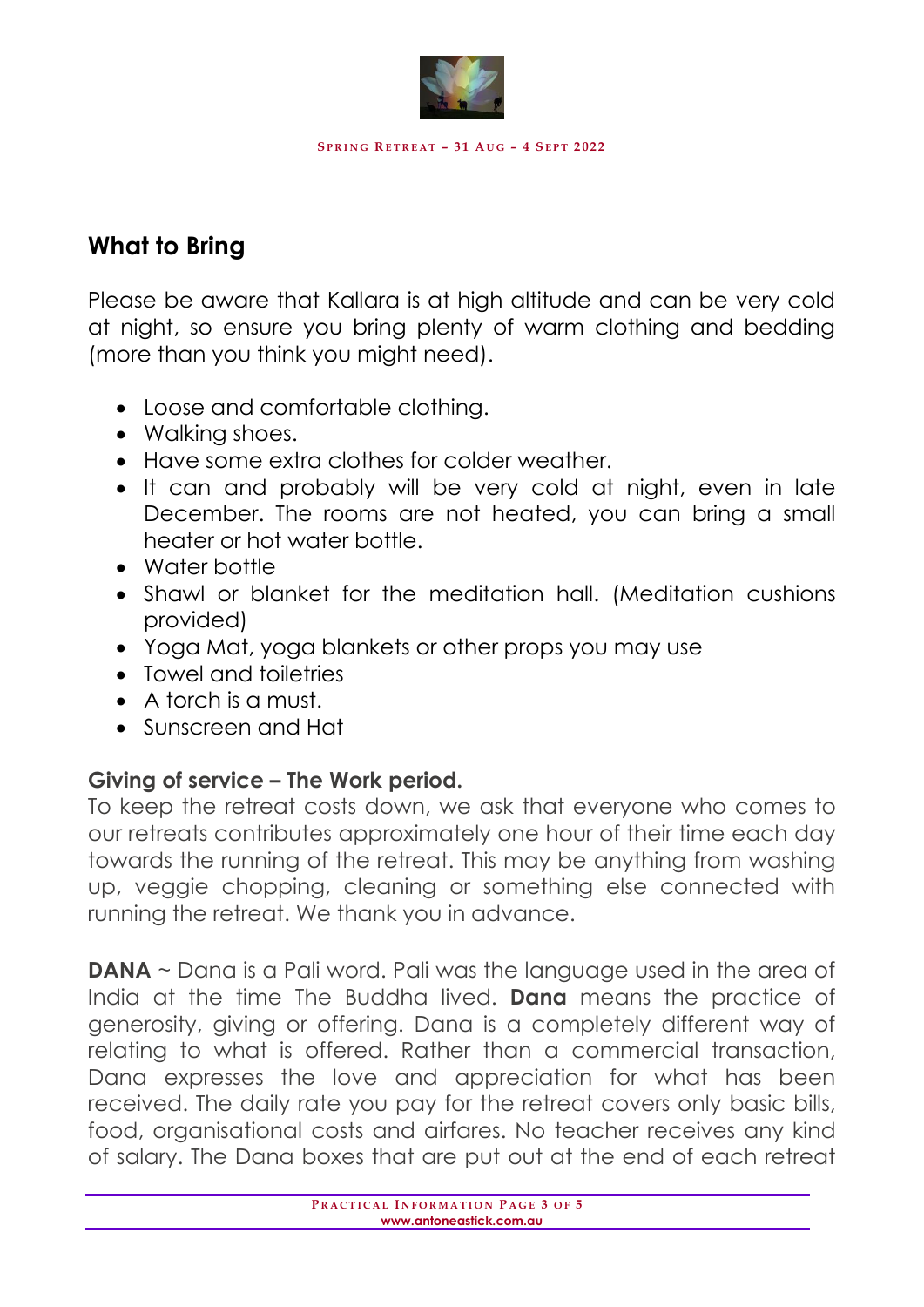

#### **SPRING RETREAT – 3 1 AU G – 4 SEPT 2 0 2 2**

support The Teachers and the tradition itself. Dana is not tips, it is not a token gesture, it is the vital resource that allows these retreats and this tradition which has continued since the time of the Buddha to continue. Be as generous as you can.

There will be a Dana (donation) box put out at near the end of the retreat for you to offer your support for the teaching.

Please note that there is no bank or ATM at the retreat venue so it's appreciated if you come prepared if you intend to offer dana by cash.

Dana can also be paid via direct deposit or PayID using Anton's phone number 0412 018962.

## **Retreat start and finish times**

## **Retreat Start:**

Wednesday 31st August at 4.30pm.. Please be on time... this saves the retreat manager a lot of work.

### **Retreat Finish:**

Sunday 4th September at midday (no lunch is served on the last day)

## **Need a Lift?**

If you need a lift, please indicate this on the booking form and we will endeavour to match you with someone coming from an area near you. Please note we can't and don't guarantee a lift to everyone who needs one. We do our best.

### **I can offer a lift?**

Let us know if you can take extra people to the retreat. We always do this in consultation with you.

### **Via public transport**

You can get to Euroa but will then need to organise a lift out to Kallara.

### **Interstate/Flying**

**P RACTICAL I NFORMATION P AGE 4 O F 5 www.antoneastick.com.au**